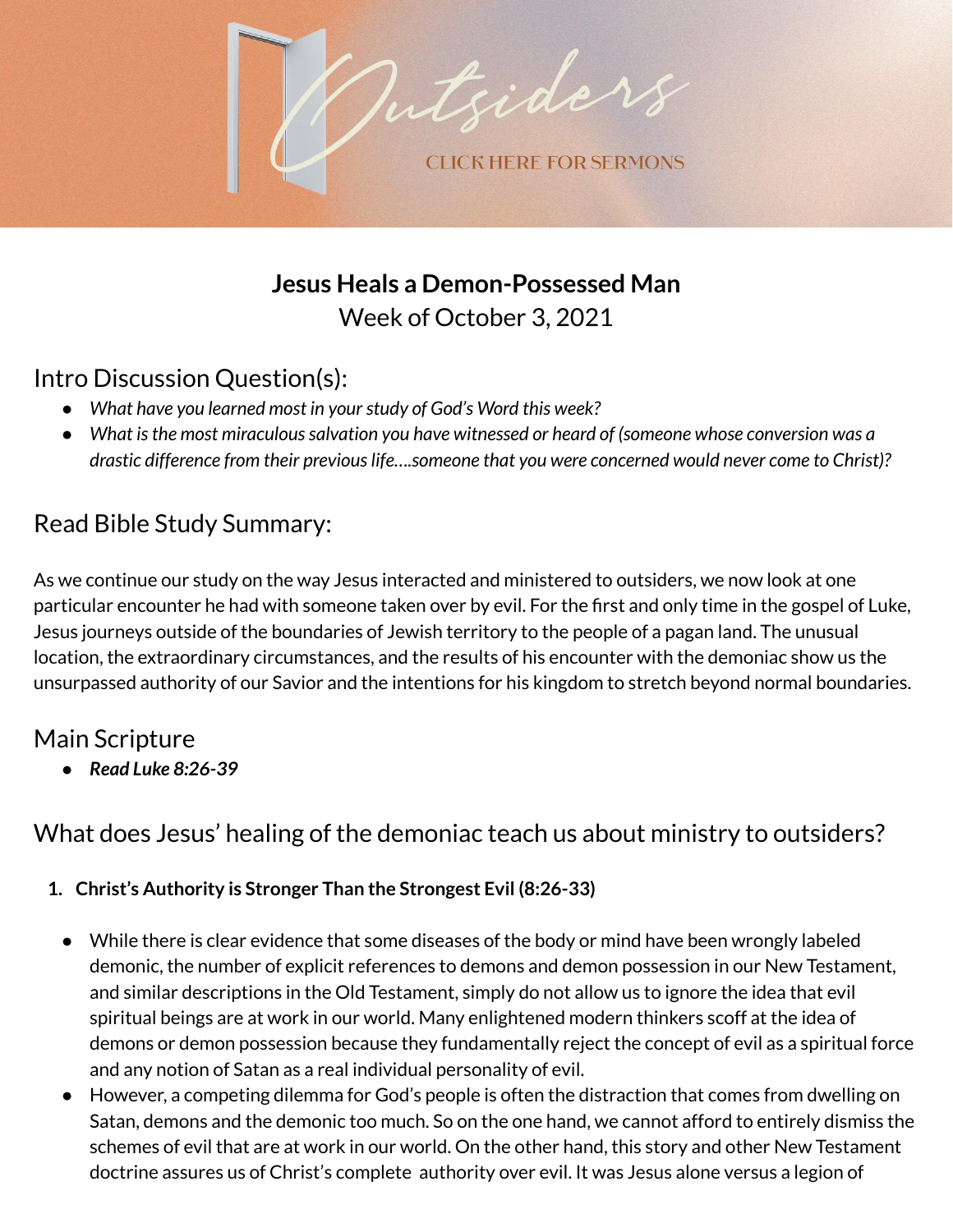demons and he won. As a result, we can have complete assurance that we are safe from any eternal threat that might be posed by the forces of darkness.

- Read Romans 8:37-39 37 No, in all these things we are more than conquerors through him who loved us. 38 For I am convinced that neither death nor life, neither angels nor demons, neither the present nor the future, nor any powers, 39 neither height nor depth, nor anything else in all creation, will be able to separate us from *the love of God that isin Christ Jesus our Lord.*
- *● Ask Questions:*
	- *○ In what ways does Christ's authority over evil give you comfort for thislife?*
	- *○ Why would it be dangerousfor Christiansto reject or ignore the idea that evilspiritual beings are at work in our world?*
	- *○ In what ways can over-dwelling on Satan and the demonic affect a believer?*

#### **2. Souls Are More Valuable Than Swine (8:34-37)**

- The response of the Gerasenes is sad to see. Two facts were before them, the swine lost, and the man gained. But, which of them was greater? The *swine lost*. Losing the swine reinforced their fear of the Man who had landed on their shore. Instead of casting their minds on the Healer, they were focused only on what had caused them loss. The unbelieving Gerasenes were terrified and resistant to accept the One who could give them ultimate freedom like he did for the man who was in bondage to the demons.
- **"Leave us alone"** This is the response of the unbelievers in the story, but aren't there occasions when the believer says the same thing in his or her heart: "Leave me alone Lord. I would rather the routine of my life be undisturbed. Life was going along well. That man found his place in the tombs and we didn't have to deal with him much. I would rather not have to deal with the reality of the lostness around me, especially the difficult cases." However, the joy of seeing a man who was once an uncontrollable menace to society now at the feet of the one who set him free should teach a valuable lesson about the worth of a soul.
- *Read Ephesians 1:13-14 & 6:10-12*
	- $\circ$  13 And you also were included in Christ when you heard the message of truth, the gospel of your salvation. When you believed, you were marked in him with a seal, the promised Holy Spirit, 14 who is *a deposit guaranteeing our inheritance until the redemption of those who are God's possession—to the praise of his glory.*
	- $\circ$  10 Finally, be strong in the Lord and in his mighty power. 11 Put on the full armor of God, so that you *can take yourstand against the devil'sschemes. 12 For ourstruggle is not against flesh and blood, but against the rulers, against the authorities, against the powers of this dark world and against the spiritual forces of evil in the heavenly realms.*
- *● Ask Questions*
	- *○ Think about your ministry to others. Hasfear ever overshadowed a calling to minister to someone in need of Christ? Explain.*
	- $\circ$  Paul says to put on the full armor of God so that you can take your stand against the devil's schemes. *Why* would it be foolish to fight spiritual battles without the armor of God?

### **3. The Cured Have a Commission (8:38-39)**

● Obviously, the man who was cured wanted to go with Jesus. However, Jesus sent him home. It would have been a comfort to be with Jesus and join his ministry to people who never would have known his